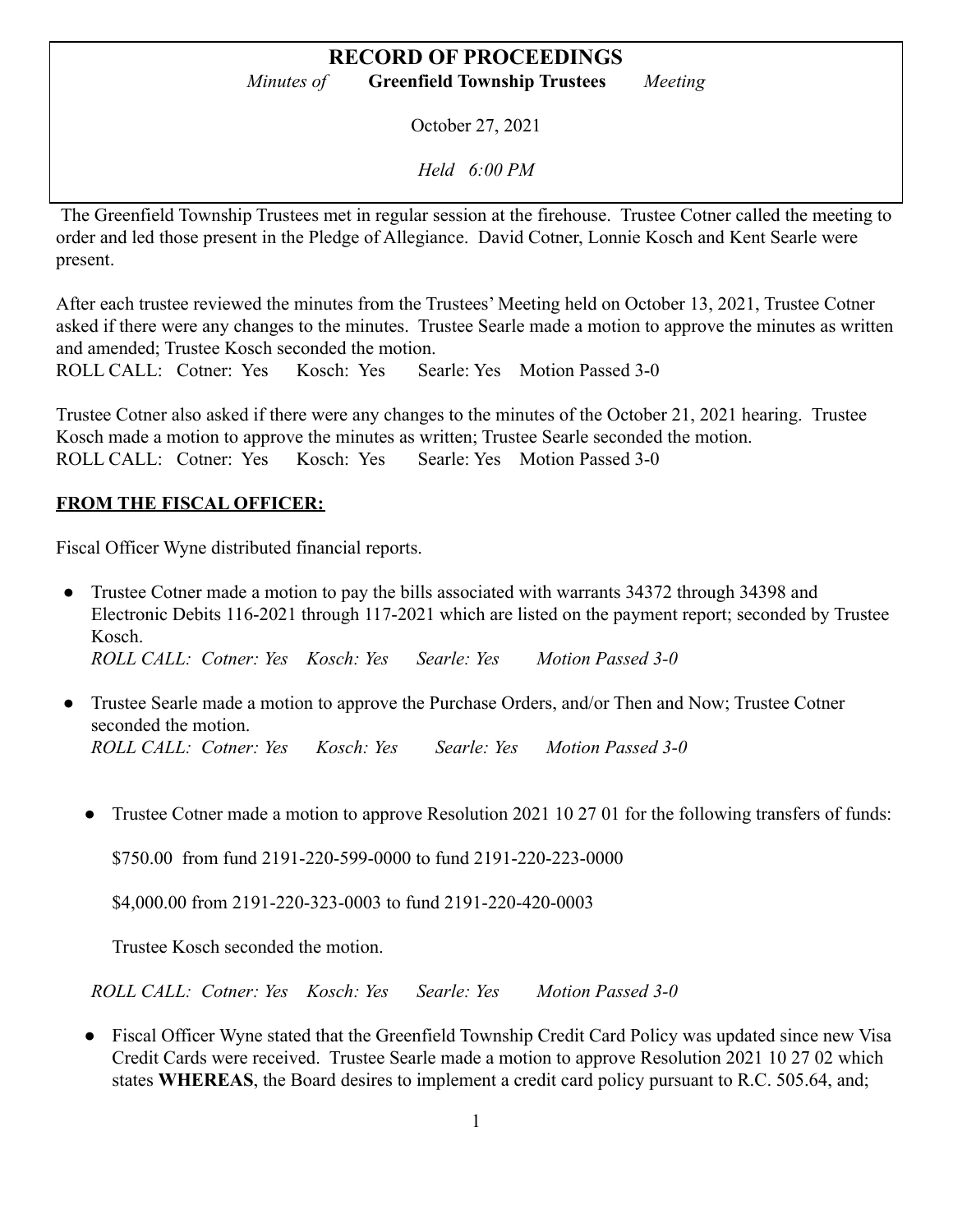October 27, 2021

*Held 6:00 PM*

**WHEREAS,** the Board provided a draft policy to the Fairfield County Prosecutor's Office to review, which has approved the same. **NOW, THEREFORE**, **BE IT RESOLVED**: That the Board of Greenfield Township Trustees hereby adopt the **GREENFIELD TOWNSHIP CREDIT CARD ACCOUNT POLICY (2021)** in compliance with O.R.C. 505.64. **Be It Further Resolved:** That the **GREENFIELD TOWNSHIP CREDIT CARD ACCOUNT POLICY (2021)** shall be effective immediately. Trustee Kosch seconded the Motion.

*ROLL CALL: Cotner: Yes Kosch: Yes Searle: Yes Motion Passed 3-0*

Trustee Searle made a motion to accept Resolution 2021 10 27 03 which states WHEREAS, the Ohio General Assembly has enacted 133 HB 523, codified in R.C. Chapter 3796, which authorizes the use of marijuana for medical purposes; WHEREAS, R.C. 3796.29, enacted as part of 133 HB 523, empowers a board of township trustees to limit or prohibit by resolution the aforementioned activities from occurring within the unincorporated territory of the Township; and, WHEREAS, it is beneficial to the health, safety, and welfare of the residents of Greenfield Township to limit cultivators, processors, or retail dispensaries licensed under this R.C. Chapter 3796 from operating within the within the unincorporated territory of the Township;

NOW, THEREFORE, BE IT RESOLVED that pursuant to R.C. 3796.29, the Board of Greenfield Township Trustees hereby prohibits cultivators, processors, or retail dispensaries licensed under this R.C. Chapter 3796 from operating within the unincorporated territory of Greenfield Township.

BE IT FURTHER RESOLVED that this resolution does not apply to research related to marijuana conducted at a state university, academic medical center, or private research and development organization as part of a research protocol approved by an institutional review board or equivalent entity.

Motion seconded by Trustee Kosch.

*ROLL CALL: Cotner: Yes Kosch: Yes Searle: Yes Motion Passed 3-0*

The following cemetery deed was signed:

Bret A. Thomas, Greenfield Cemetery, Lot 83, Section C, Graves 3 & 4

Representatives from the Carroll Community Festival have requested a meeting with Greenfield Township Trustees regarding a display of fireworks for the 2022 Carroll Community Festival. Discussion was held regarding the pros and cons of holding fireworks at the Township, which is what the Carroll Community Festival is proposing. The trustees agreed that this would not be a good idea. Chief Smith explained that the Trustees are the first point of contact in regard to allowing the fireworks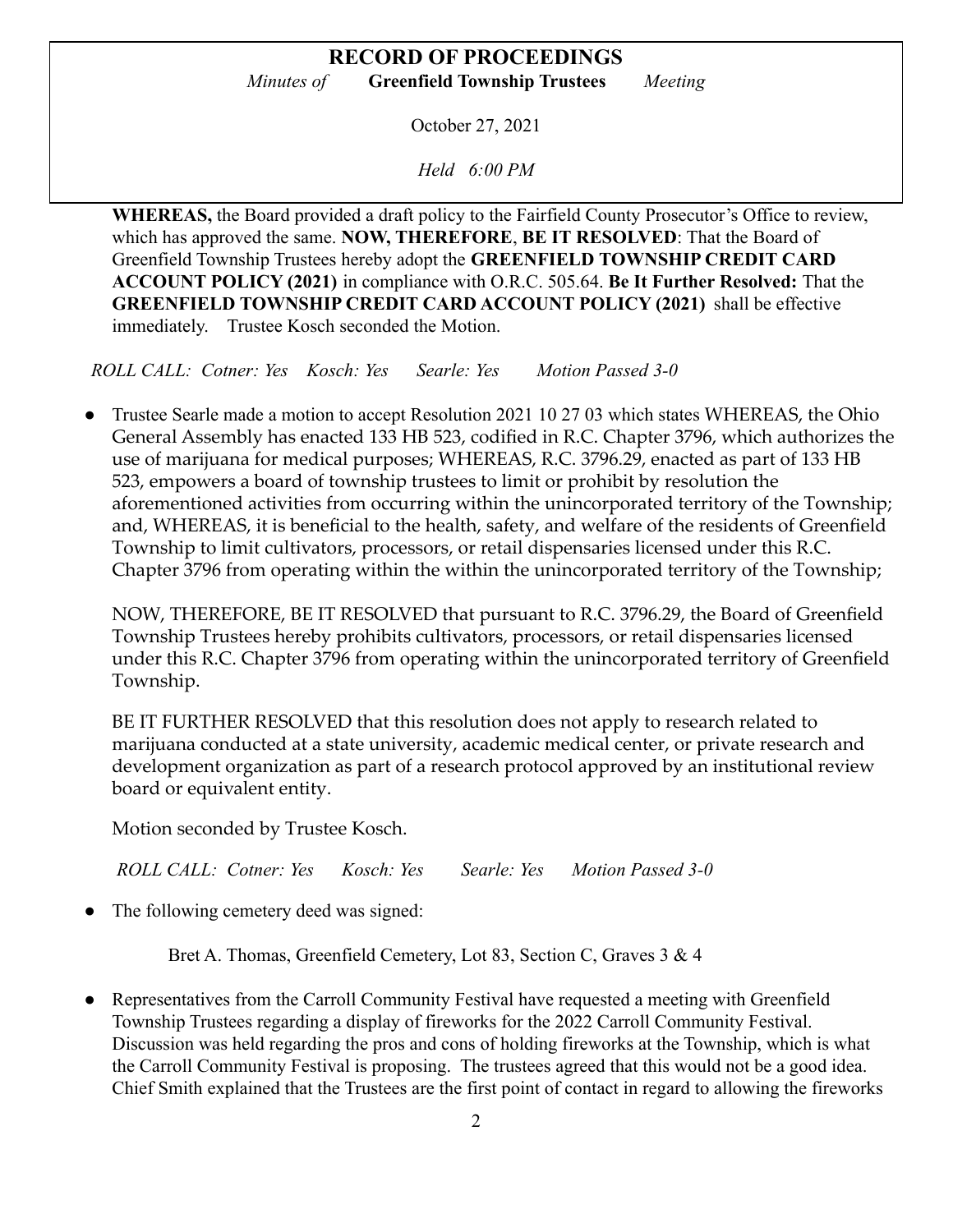October 27, 2021

*Held 6:00 PM*

in the township, but the Fire Department, Sheriff's Office and the State Fire Marshall all have to sign off on a fireworks display. This process is coordinated by the company who is handling the fireworks display. Fiscal Officer Wyne noted that she had invited someone from the Carroll group to attend a Trustees Meeting; however, they declined. It was determined that Trustee Cotner will attend the next Carroll Community Festival Meeting on November 18, 2021 to gather information and bring it back to the trustees at their next meeting on November 22, 2021.

- Fiscal Officer Wyne reported with the Auditor's Office recommendation of a policy for Fuel Usage, she contacted Violet Township inquiring if they had a policy. (She noted that Trustee Searle is working on the policy for Greenfield Township). She had spoken with Ed Drobina who advised that they use Fuel Master to track fuel usage, and it provides reports. If the Trustees are interested in meeting with the company, she will set up a meeting. Discussion continued regarding the justification for spending \$9,000+ to purchase this type of equipment and having a tank installed, since the township is small and doesn't have a large fleet of vehicles or employees. The trustees agreed they were not interested in purchasing a system at this time. It was felt the Fuel Logs that are currently being used by the township need to be completed on a consistent basis in order to track fuel usage. The logs may be updated as part of the creation of the fuel policy. These logs can be reviewed to show any discrepancies in fuel usage, per the pump meter on the current tank. Trustee Cotner suggested that Trustee Searle speak with Tom Shafer, Road Superintendent, to make sure they have a meter on the tank so the usage can be recorded.
- Fiscal Officer Wyne advised the Board that Kevin Yeamans had returned the laptop computer to the Township.
- Fiscal Officer Wyne stated that June Queen has not been sworn in since being reappointed to the Zoning Commission in January of 2021. Discussion was held regarding the best time to hold the swearing in, and it was suggested to do it at the public hearing being held on Oct. 28, 2021 at the Greenfield Twp. Firehouse. Trustee Cotner said he could attend and conduct the swearing-in before the hearing begins.
- Trustee Cotner reported that the Village of Carroll had not signed an updated lease agreement because they had signed one in 2018 which was a five-year lease. This would be in place until 2023. Fiscal Officer Wyne explained that the Prosecutor's Office had made changes to that lease, which then needed to be signed again. This was due to liability for the Township, since events are being held at the building. OTARMA requires a "hold harmless" section on the lease. Trustee Cotner said he would speak with the mayor of Carroll to inform him of the need for a new lease.
- Trustee Cotner also raised the issue of the community building needing a new side door. The current door is metal and is almost completely rusted out. It is an oversize door which was probably made that way for moving items in and out. The entire frame and door need to be replaced. Discussion continued regarding the cost to rent the building, and the fact that the Village of Carroll makes very little money on the rental of the building. Trustee Cotner also raised the issue of what the future of the building may be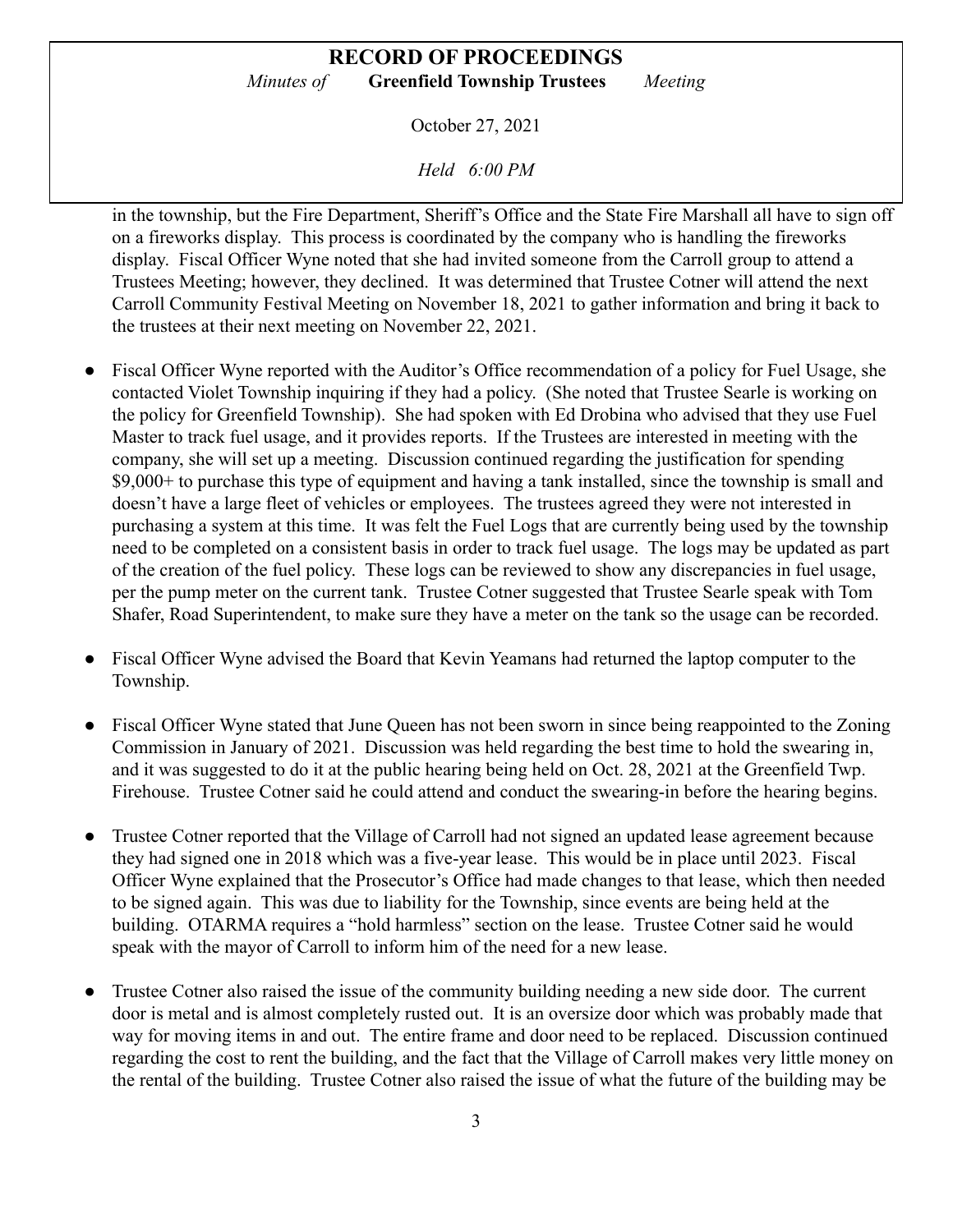## **RECORD OF PROCEEDINGS**

*Minutes of* **Greenfield Township Trustees** *Meeting*

October 27, 2021

*Held 6:00 PM*

vs. making any extensive repairs to the building. However, the door issue does need to be addressed. He stated he would get some pricing for this job to be done.

- Trustee Kosch asked Fiscal Officer Wyne if the township is paying tax/owes tax on Baugher Cemetery? She stated they do not. He presented a notice from the local paper which states that Greenfield Township is delinquent on tax payment for Bauger the cemetery. He gave the notice to Fiscal Officer Wyne who stated she would follow-up with Josh at the Auditor's Office on this issue.
- Trustee Searle noted the marijuana resolution replaces the moratorium that is currently in place. Zoning Officer Barbee asked for a copy of the resolution for future reference.

#### **ZONING DEPARTMENT:**

- **Zoning Permits Issued:** Zoning Inspector Barbee presented an Excel spreadsheet of all the permits that she has issued beginning September 1, 2021. She noted a gap between 05 and 07. She stated that one was likely for a pool permit and it was filed separately. She stated it was a rough draft so it can be modified. Trustee Searle stated he'd like to see a column that addresses the dollar amount. Trustee Cotner asked if the permits could be posted on the township website, with no name included, so the permits could be found there, and eliminate potential phone calls. Zoning Inspector Barbee stated she would address that question with the Prosecutor's Office, and would not post anything related to permits until she had spoken with them. Trustee Searle asked about the permit number column. Zoning Officer Barbee stated this was an internal system that was put into place for tracking purposes once she began her role as Zoning Officer. The first permit was issued on September 8, 2021. Trustee Searle asked about use of the zoning software that the township currently has. Discussion continued about the potential use of the software, and what would work best for tracking. Zoning Officer Barbee explained that none of the townships she had spoken with are using zoning software, but instead use spreadsheets or something similar for tracking. She stated she would investigate the software further as time allows
- **Zoning Fee Schedule**: Zoning Officer Barbee inquired about the fee schedule currently in place. There is a potential need for a "flat fee" schedule to be used, or at least a review of the current schedule and how it is structured. There is currently a request from someone who needs to work on an existing telecommunications tower, which would not have a square footage calculation, so she had discussed with A. Darling Cyphert about how this is done at Bloom Zoning. Bloom would charge a flat fee in this situation. Trustee Cotner noted the fee schedule had been reviewed in the recent past; however, other members noted there were no changes made at that time. He stated a special meeting could be held to review the fee schedule. Zoning Officer Barbee also noted the boxes on the zoning application form and the types/amounts on the fee schedule do not completely match up, so this would be another reason to review and amend the current schedule.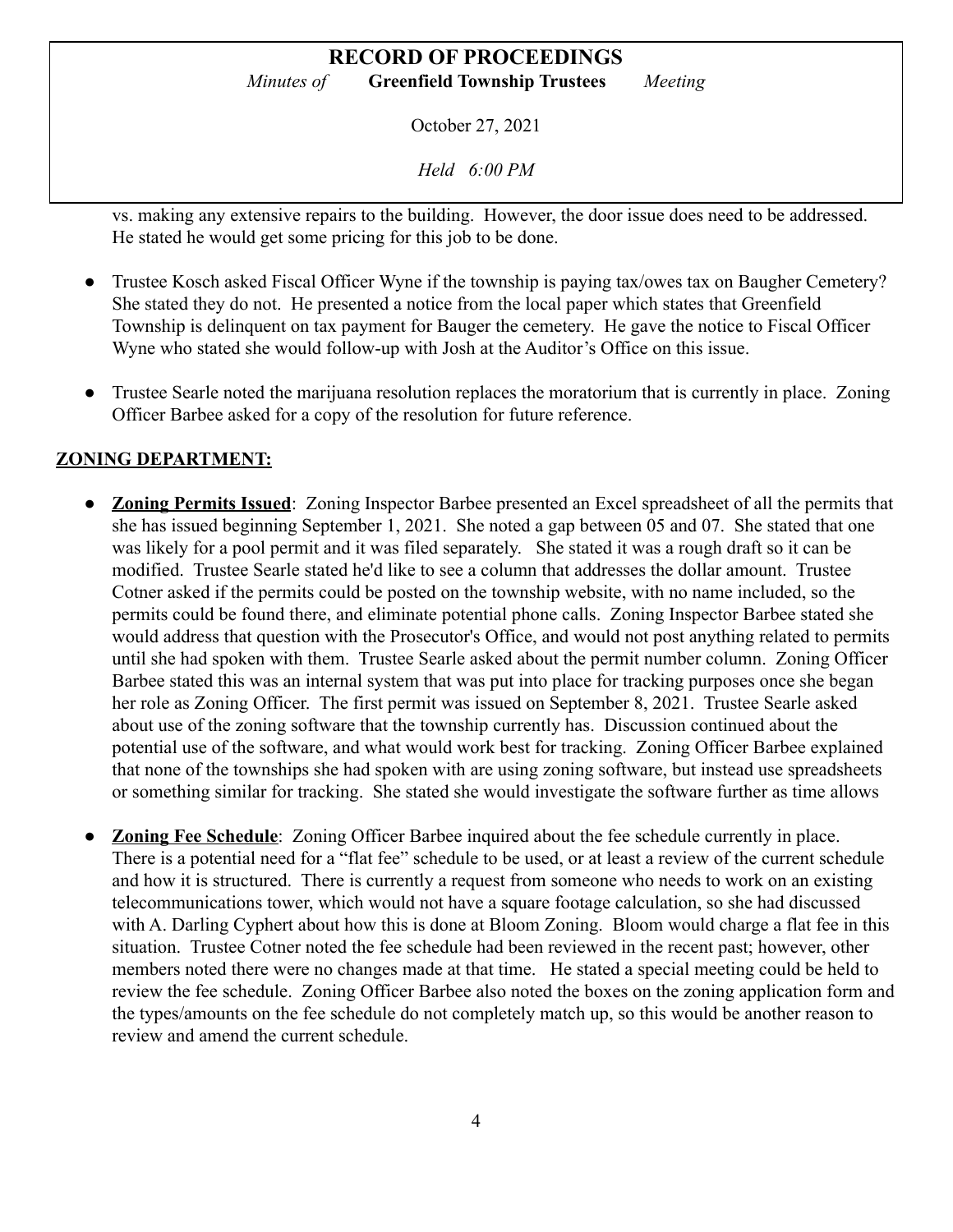October 27, 2021

*Held 6:00 PM*

**Zoning Enforcement:** Zoning Officer Barbee noted that Anne Darling Cyphert, Zoning Officer for Bloom Township, has a magnet for her car to be used to identify her as an employee of the township when she is on official business. This may be something Greenfield would be interested in purchasing for Ms. Barbee to use when she is conducting business in the township.

#### **Additional Zoning Items:**

- Zoning Officer Barbee noted a BZA Hearing was held on October 26, 2021 and it went well; the variance was denied.
- There is a Zoning Commission hearing scheduled for October 28, 2021 for Shalom United Methodist Church property. Ms. Barbee removed the sign today.
- Trustee Kosch asked if the permit has the date on it, and how long it is good for. Zoning Officer Barbee confirmed the date is good for two years.
- Trustee Searle asked if the magnetic sign which was previously discussed is like what is currently on the township trucks. Discussion continued regarding the Greenfield Township logo on the township trucks and fire department vehicles. It was determined that Ms. Barbee will investigate the purchase of two magnetic signs with the Greenfield logo to be used on her car for official township business.
- Zoning Officer Barbee again asked about obtaining a cell phone for official township use. It was noted that a current Road Department cell phone is going to be returned and used for Zoning; however, that hasn't happened yet.

**FIRE DEPARTMENT:** Chief Smith noted the following upcoming community events involving the department:

- Bloom-Carroll Football game on Friday, October 29, 2021.
- Trick-or-Treat in the Village of Carroll on Thursday, October 28, 2021.
- Send-off for the Bloom-Carroll marching band for band contest on Saturday, October. 30, 2021.
- Greenfield Estates Trick-or-Treat on Sunday, October 31, 2021.
- Fire Extinguisher training on Monday, November 1, 2021 at Precision Pain Clinic on Election House Road.
- **New Copier Needed**: Chief Smith noted he had spoken with Fiscal Officer Wyne about getting the firehouse copier replaced. It had broken down, and the parts are no longer available, so the copier is obsolete. He said he would be reaching out to vendors to find a replacement. Fiscal Officer Wyne stated three quotes will be needed in order to purchase a new copier.
- **Medic One Truck Repair**: Chief Smith stated he would need a motion for repair of the truck. He reported that the truck had been making a lot of noise in the front end. It was determined the tie-rod end, ball joint, drag link and a tire needed to be replaced. The total bill was \$3,592.48. Trustee Searle made a motion to pay Mid-State in the amount of \$3,592.48 for repair of the Medic One Truck. Trustee Cotner seconded the motion.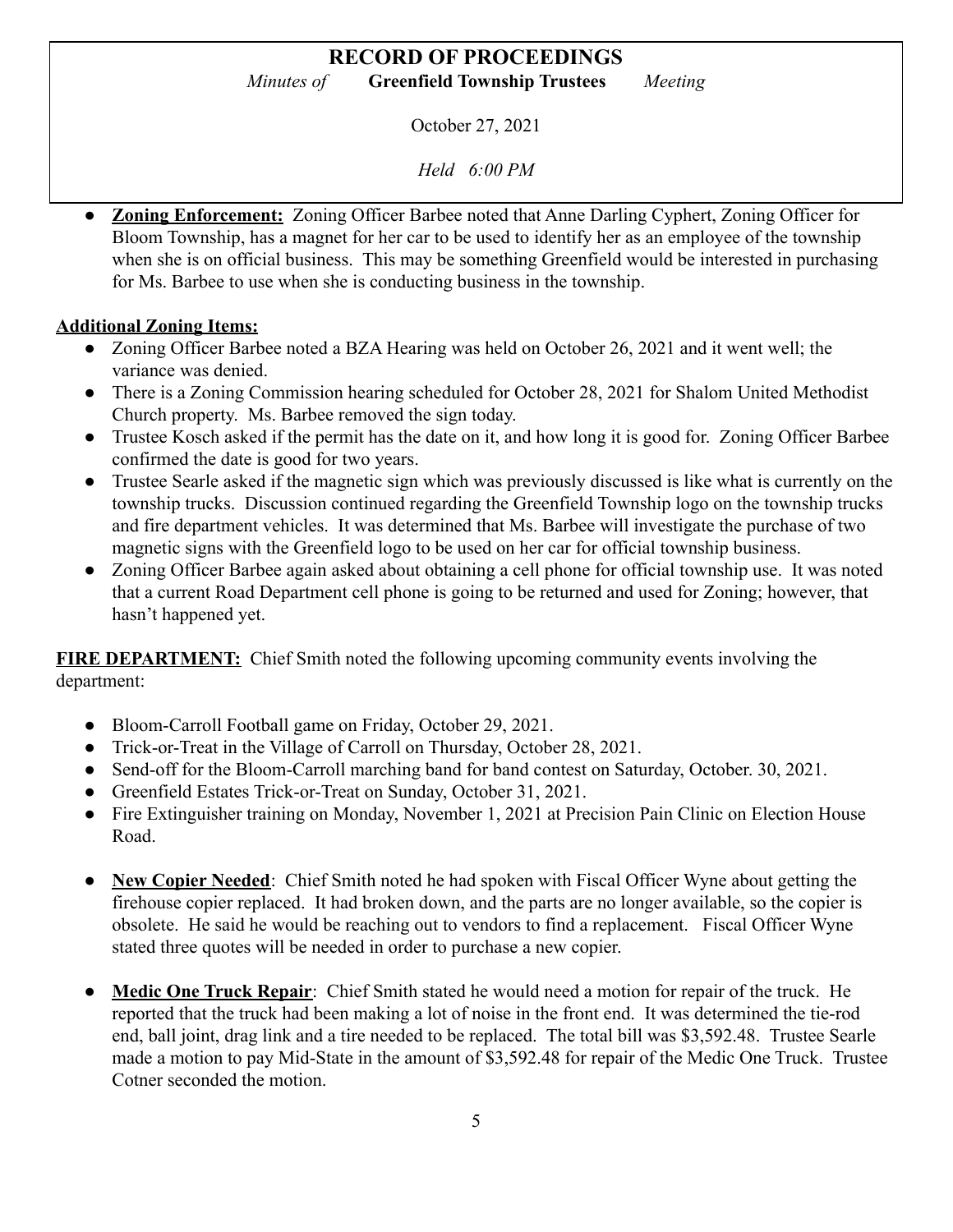# **RECORD OF PROCEEDINGS** *Minutes of* **Greenfield Township Trustees** *Meeting* October 27, 2021 *Held 6:00 PM ROLL CALL: Cotner: Yes Kosch: Yes Searle: Yes Motion Passed 3-0*

- Chief Smith reported Medic Two had some pressure issues recently, and MidWest Towing was able to come to the station and fix it today without taking the truck in for service.
- Chief Smith reported the family of Lloyd McWilliams had donated money to the GTFD in lieu of flowers when Mr. McWilliams passed away. Chief Smith confirmed the department would send a thank-you once they had a list of all the donors.
- Trustee Kosch asked if there was an update about a possible turkey supper this year. Chief Smith stated they were still deciding whether to hold a supper due to COVID. He said if no supper is held this year, they will definitely hold one next year. Fiscal Officer Wyne asked Chief Smith to inform her when a decision had been made.

## **FROM THE TRUSTEES:**

**● Grant Writing Meeting:** Trustee Searle reported he had attended the grant writing meeting with the county. He stated it was for any and all grants, including FEMA grants for the fire department, for roads and bridges, etc. The county paid the grant writing company for their services through 2022. The grants will be done through the website: www.fairfieldgrant.org. The company wants one person to be a point of contact, and they will want to attend a trustee meeting in the future to explain their services and how it works. Chief Smith agreed to be the point of contact for Greenfield Township. There is a form to be filled out by the contact person, as well as a questionnaire that is due by November 12, 2021 both located on the website. Trustee Searle noted that Fairfield County is the only county in Ohio that is participating in this grant-writing company. He also stated this was paid for with ARP money.

## **ROAD AND CEMETERY**:

● **Fuel Tank Meter Logging**: Trustee Cotner inquired about the type of meter on the current fuel tanks. Specifically, he asked if there is a digital meter that gives the total amount of gallons in the tank. Road Superintendent Shafer explained the numbers roll and calculate; it rolls as you are fueling; it is not digital. He explained it is a one-thousand gallon tank, with two compartments: approximately 750 gallon capacity for the diesel side, and approximately 250 for the gasoline side. He also explained the township receives a print-out when fuel is delivered which shows the quantity, and then the meter is set back to zero. Then, as fuel is dispensed, they know how much fuel is dispensed. There is also a meter at the bottom that shows how many gallons have been dispensed from the pump. But there is not a float to indicate how many gallons are in the tank. Trustee Searle explained that he was working on creating the fuel policy, so he needed to meet with Tom Shafer to observe how the fuel tank meters are set-up and how they work. It was determined they would find a time to meet.

Additional discussion was held regarding the type of fuel meter system that RD Holder was recommending, and Tom Shafer said the representative was preparing a quote for the township to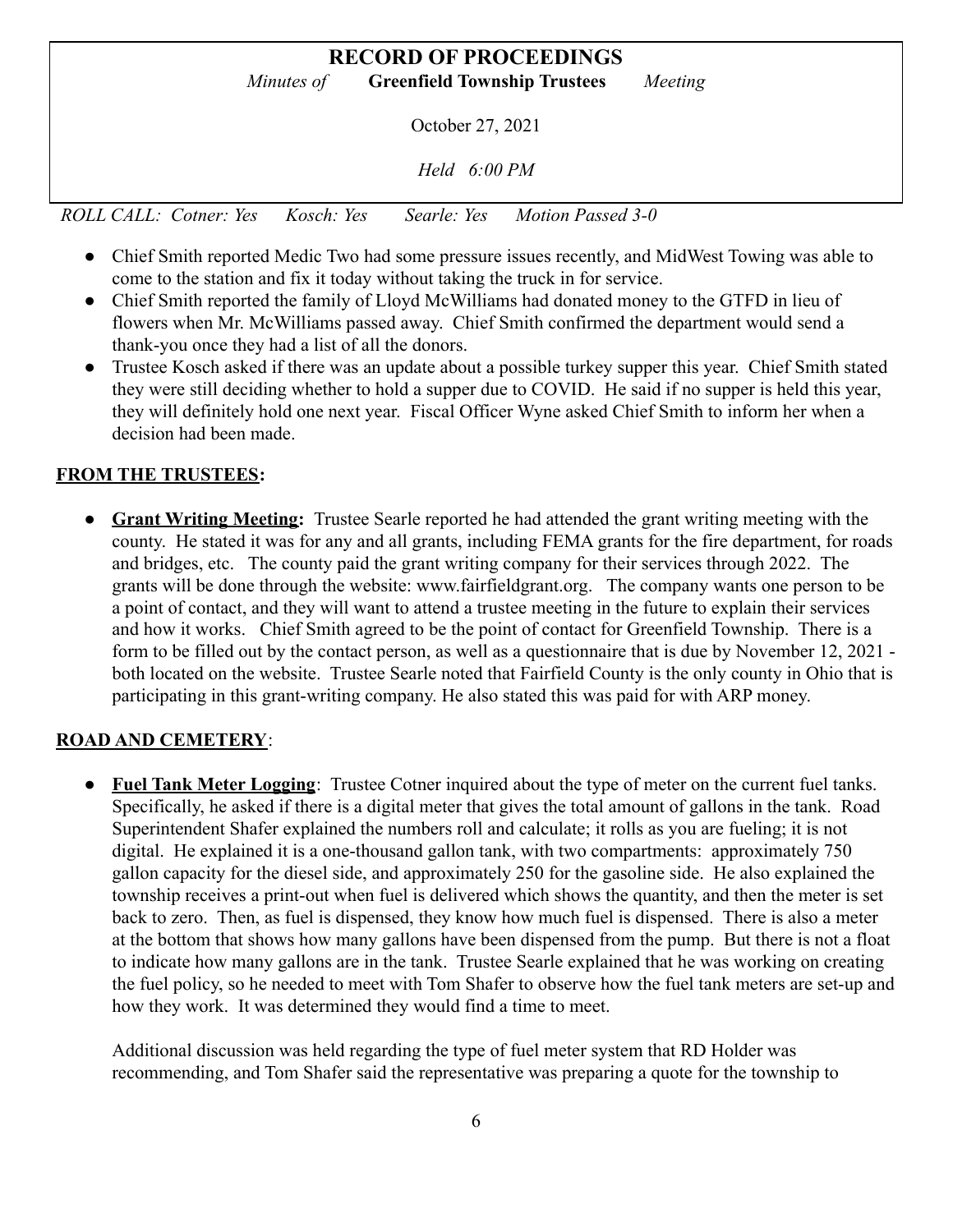## **RECORD OF PROCEEDINGS**

*Minutes of* **Greenfield Township Trustees** *Meeting*

October 27, 2021

*Held 6:00 PM*

review. The trustees are amenable to reviewing this information. The cost is approximately \$5,000, which is a lower cost than several years ago.

● **Additional Gravel Purchase**: Road Superintendent Shafer explained that the cost of materials, gravel and trucking are going to increase in the new year; therefore, he'd like to purchase additional stone in the current budget year. He has the fund information to provide to Fiscal Officer Wyne, and estimated the cost for an additional delivery to be \$24,000, which is available between two of the Road funds. It was also noted that Liberty Township would be reimbursing Greenfield Township on the chip/seal/ asphalt project, and that money will go back into this fund; however, the money won't be available for use this year. Trustee Searle inquired about the salt situation; Tom reported he is at 80% capacity; 400 ton had been purchased for the 2021/2022 season. Trustee Cotner made a motion to allow the Road Department to spend up to \$24,000 from fund 2192 to purchase gravel for the tar and chip project for next year. Trustee Searle seconded the motion.

*ROLL CALL: Cotner: Yes Kosch: Yes Searle: Yes. Motion Passed 3-0*

- **Bill Payment to SCA**: Road Superintendent Shafer asked for a motion to pay SCA (Sweeping Contractors of America) - a road sweeping company he used during the chip/seal project. Excess stone had to be swept and removed from Brook Road, and the Liberty Township sweeper was not available to be used by Greenfield. The amount is just over \$2,000. Trustee Kosch made a motion to pay SCA up to \$3,000 for the work they completed on Brook Road. Trustee Cotner seconded the motion. *ROLL CALL: Cotner: Yes Kosch: Yes Searle: Yes. Motion Passed 3-0*
	- **● Equipment Vandalized During Chip/Seal Project:** Road Superintendent Shafer explained he believed he had reported this previously, but was doing so again. During the first night of the chip/seal project, the stone chipper and Liberty Township's broom were parked in Baugher Cemetery, and they were vandalized. There were two flat tires on the stone box, as well as four flat tires, and a cut battery cable to the alternator and to the starter on Liberty Township's broom. The tire also came off the rim due to the weight of the machine. Tom called Mid-State Tire who reinflated the tires. The cut cables were also repaired. Tom explained once everything was repaired and they could get back to work, he sent Doug to Tractor Supply to buy a trail camera for \$149. He was able to link it to his phone so he could receive pictures. He also hid the camera on a pole, so even if the camera was stolen, Tom would still have the pictures. He confirmed he did not file a police report; nothing was stolen. The bill from Mid State was \$140, which Tom thought was generous/lower than normal. This incident cost four and a half hours in lost time and lost wages due to waiting for repairs to be done. The trail cam will be used in the future when equipment needs to be stored off property.
	- **Asphalt Projects for 2022:** Road Superintendent Shafer explained he would be meeting with Bruce Weir, sales associate from Asphalt Materials, regarding the potential projects needing completed in the township for 2022. Tom is recommending the following projects to the board: Victor and Call Roads the joints either need saw-cut out or ground out and refilled. He'd also like to do a chip/seal and then